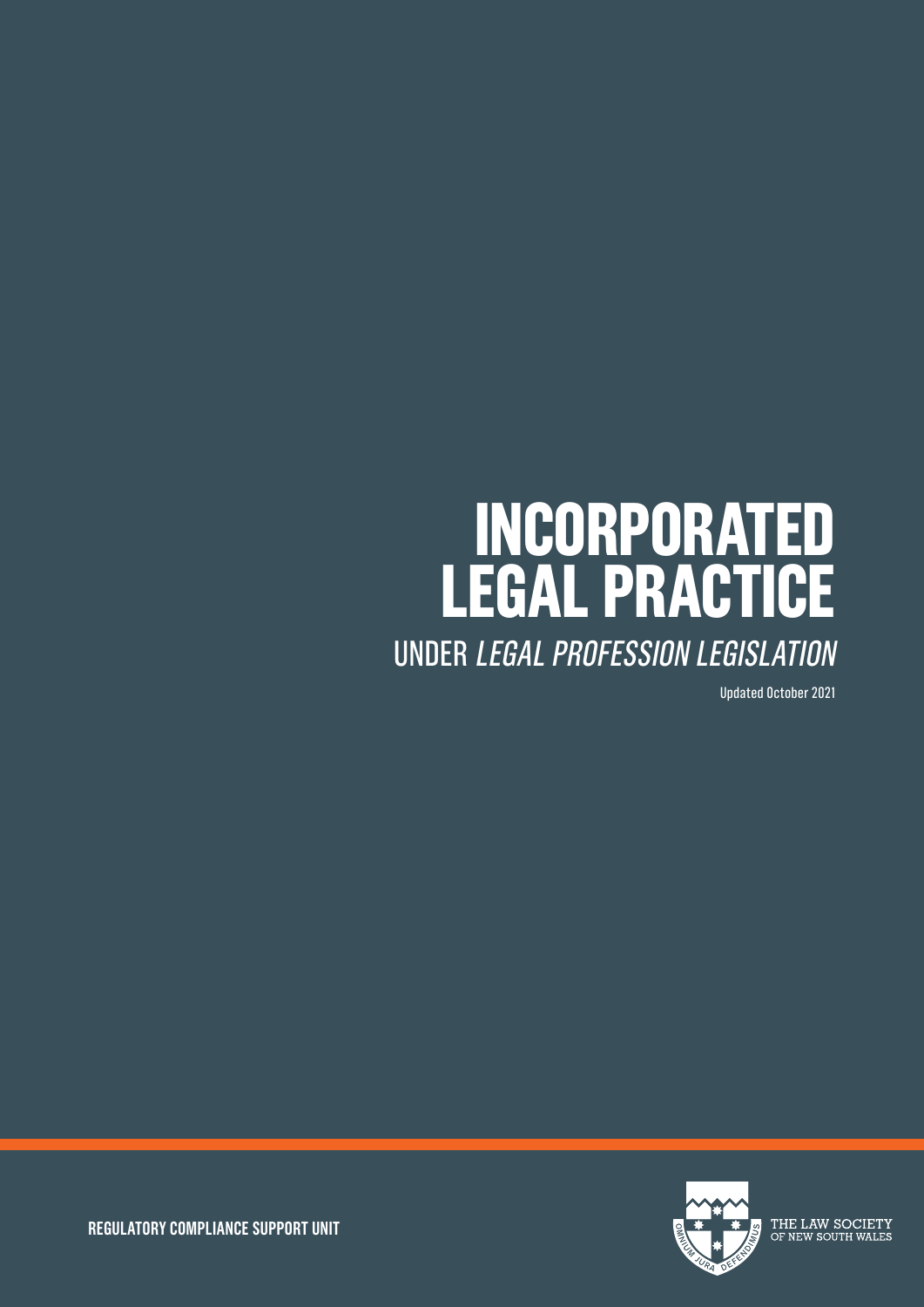# **CONTENTS**

| 1. INTRODUCTION                                                                | 3  |
|--------------------------------------------------------------------------------|----|
| 2. OBLIGATIONS ON THE ENTITY ITSELF                                            | 4  |
| <b>3. OBLIGATIONS ON PRINCIPALS</b>                                            | 6  |
| <b>4. SHARING RECEIPTS</b>                                                     | 8  |
| 5. PROVISION OF OTHER SERVICES                                                 | 9  |
| <b>6. DISQUALIFICATION OF ENTITIES</b><br><b>FROM PROVIDING LEGAL SERVICES</b> | 10 |
| 7. GENERAL TRUST ACCOUNT PROVISIONS                                            | 10 |
| <b>8. TRANSFER OF A PRACTICE</b>                                               | 11 |
| <b>9. UPDATING PARTICULARS</b>                                                 | 11 |
| 10. THE PROFESSIONAL STANDARDS SCHEME                                          | 12 |
| <b>LAW SOCIETY JOURNAL ARTICLES</b>                                            | 13 |
| <b>HELPFUL REFERENCES AND LINKS</b>                                            | 13 |

Disclaimer: This publication provides general information of an introductory nature and is not intended and should not be relied upon as a substitute for legal or other professional advice. While every care has been taken in the production of this publication, no legal responsibility or liability is accepted, warranted or implied by the authors or the Law Society of New South Wales and any liability is hereby expressly disclaimed.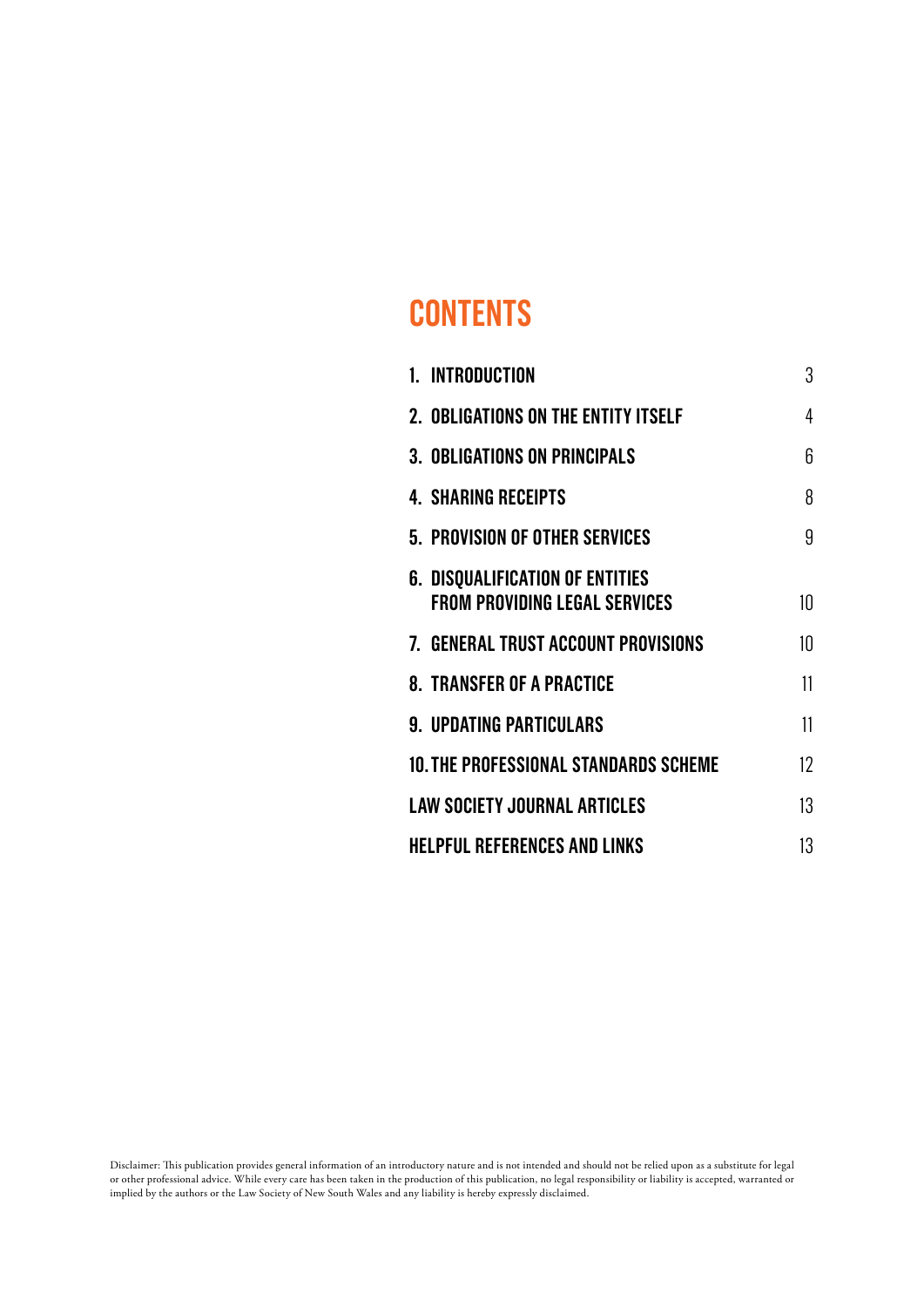# **1. INTRODUCTION**

Note: *legal profession legislation* means:

- (a) the *Legal Profession Uniform Law Application Act 2014* and the local regulations, and
- (b) the *Legal Profession Uniform Law (NSW)*, and
- (c) the *Uniform Regulations* and the *Uniform Rules* as they apply in this jurisdiction

The following comments do not purport to be exhaustive and are intended only to provide a general, practical overview.

The *Legal Profession Uniform Law (NSW)* (the *Uniform Law*) prohibits an entity from engaging in legal practice in New South Wales unless it is a 'qualified entity'. Included in the definition of a qualified entity is a law practice. An incorporated legal practice is included in the definition of law practice under s.6 of the *Uniform Law*.

Incorporated legal practices have been allowed in New South Wales in substantially the present form since the commencement of the *Legal Profession Amendment (Incorporated legal practices) Act 2000* on 1 July 2001.

Following the repeal of earlier legislation and the commencement of the *legal profession legislation* on 1 July 2015, a corporation that engages in legal practice in New South Wales now comes under the provisions of Part 3.7 of the *Uniform Law* and Part 3.7 of the *Legal Profession Uniform General Rules 2015* (the *Uniform Rules*) and Division 4 of *the Legal Profession Uniform Law Application Act 2014*.

### **1.1 What is an incorporated legal practice?**

Incorporated legal practice (is defined at part 1.2 of the Uniform Law as a "corporation" that satisfies certain criteria. The criteria are as follows:

- $(a)$  It is-
	- (i) a company within the meaning of the *Corporations Act 2001 (Corporations Act)*; or
	- (ii) a corporation, or a corporation of a kind, approved by the Council under section 114 or specified in the Uniform Rules for the purposes of this definition;
- (b) it has given notice under section 104 that it intends to engage in legal practice in Australia and that notice is still operative;
- (c) the legal services it provides or proposes to provide are not limited to either or both of the following services-
	- (i) in-house legal services for the corporation or a related entity;
	- (ii) services that are not legally required to be provided by an Australian legal practitioner and that are provided by an officer or employee who is not an Australian legal practitioner;
- (d) it is not excluded by the Uniform Rules from being an incorporated legal practice but does not include a community legal service.

A corporation that engages in legal practice in New South Wales and which satisfies the criteria listed above is an incorporated legal practice.

An incorporated legal practice may, in addition to the provision of legal services, provide other services (s.103).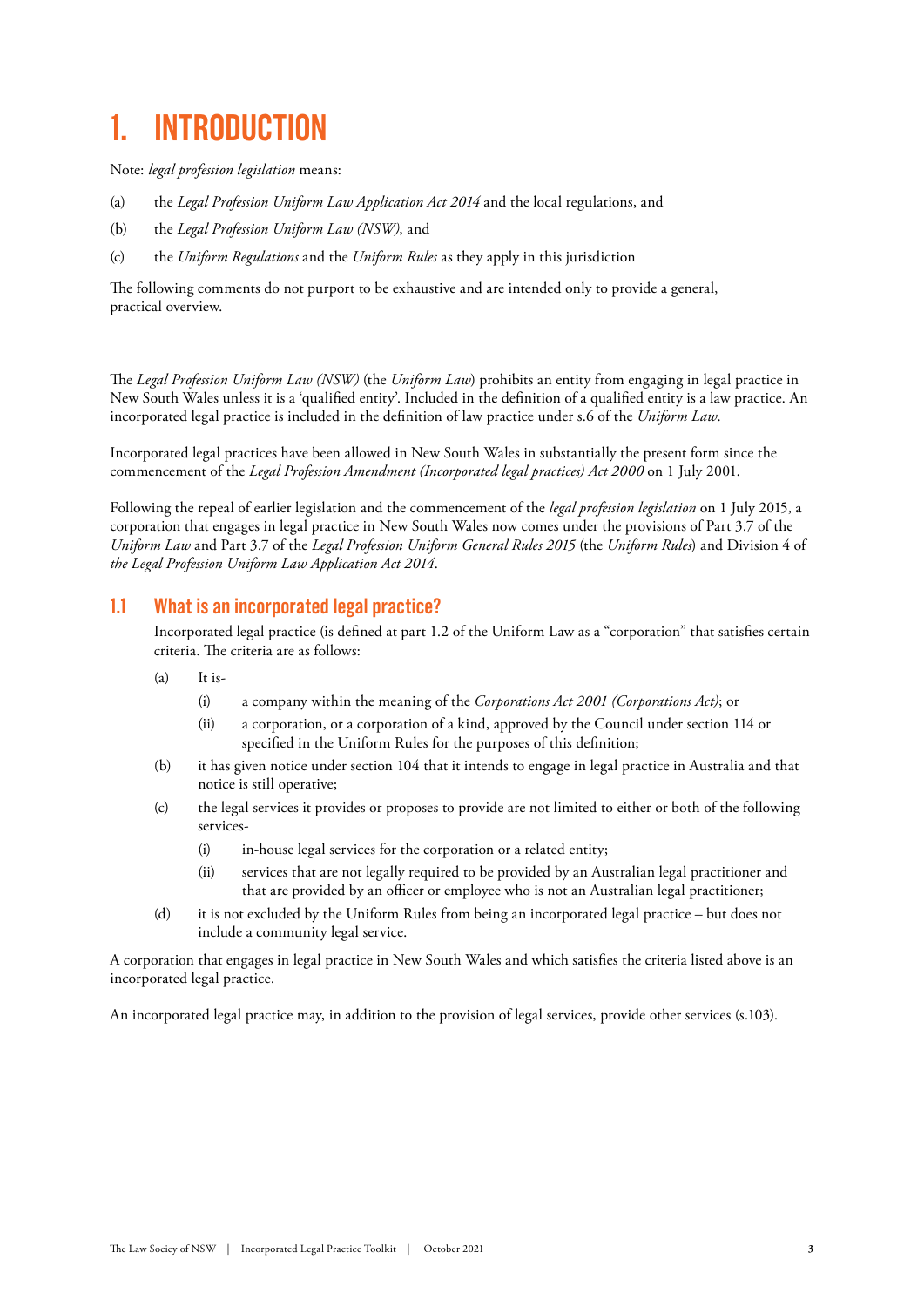# **2. OBLIGATIONS ON THE ENTITY ITSELF**

The obligations imposed by the *legal profession legislation* on a "law practice" apply to an incorporated legal practice in the same way as they would apply to a partnership or sole practice; obligations such as those concerning trust money and trust accounts, costs disclosure and assessment.

### **2.1 Corporation must give the Law Society written notices in approved form:**

#### **2.1.1 Before engaging in legal practice**

An incorporated legal practice does not itself hold a practising certificate. Before a corporation may engage in legal practice in New South Wales as a law practice, it must give the Council of the Law Society ('the **Council**) at least 14 days written notice of its intention to do so (s.104(1) & r.28). Section 104(2) prohibits an entity from engaging in legal practice as a law practice unless this notice has been given.

#### **2.1.2 Upon Termination of provision of legal services**

An incorporated legal practice must give the *Council* written notice in the approved form within 14 days after it ceases to engage in legal practice:  $(s.104(3) \&$  r.29).

### **2.2 Incorporated legal practice must have at least one Authorised Principal**

An incorporated legal practice must have at least one authorised principal (s.105). "Authorised principal" is defined as a principal who is authorised by his or her Australian practising certificate to supervise others.

The authorised principal must also be a validly appointed director of the company. It is an offence if an incorporated legal practice does not have any authorised principal for a period exceeding 7 days (s.106(1).

If an incorporated legal practice does not have an authorised principal for a period exceeding 7 days, the incorporated legal practice must notify the Council of that fact within 7 days. The incorporated legal practice must not provide legal services in this jurisdiction during any period it is non-compliant (s.106 (3).

### **2.3 Contravention by law practice – disqualified or convicted person as lay associate.**

An incorporated legal practice cannot have a lay associate whom any principal or other legal practitioner associate of the law practice knows to be a disqualified person or a person who has been convicted of a serious offence unless the lay associate is approved by the designated local regulatory authority (s.121).

### **2.4 Compliance Audit and Management System Direction**

Where there are reasonable grounds for doing so, the NSW Commissioner or the Council may conduct (or appoint a suitably qualified person to conduct), an audit of the compliance of a law practice with legal profession legislation and other professional obligations. The reasonable grounds must be based on the conduct of the law practice or one or more of its associates or a complaint against the law practice or one or more of its associates. A report of a compliance audit is to be provided to the law practice concerned and may be provided to the designated local regulatory authority (s.256).

After the conduct of a compliance audit, examination or investigation, the NSW Commissioner or the *Council* may give a management system direction to a law practice if considered reasonable to do so.

A **management system direction** is a direction to a law practice or class of law practices to ensure that appropriate management systems are implemented and maintained to ensure the provision of legal services by the law practice is in accordance with legal profession legislation and other professional obligations. A management system direction may also direct a law practice to provide periodic reports to the NSW Commissioner or the Council on compliance with the system. An incorporated legal practice must comply with any management system direction given to it.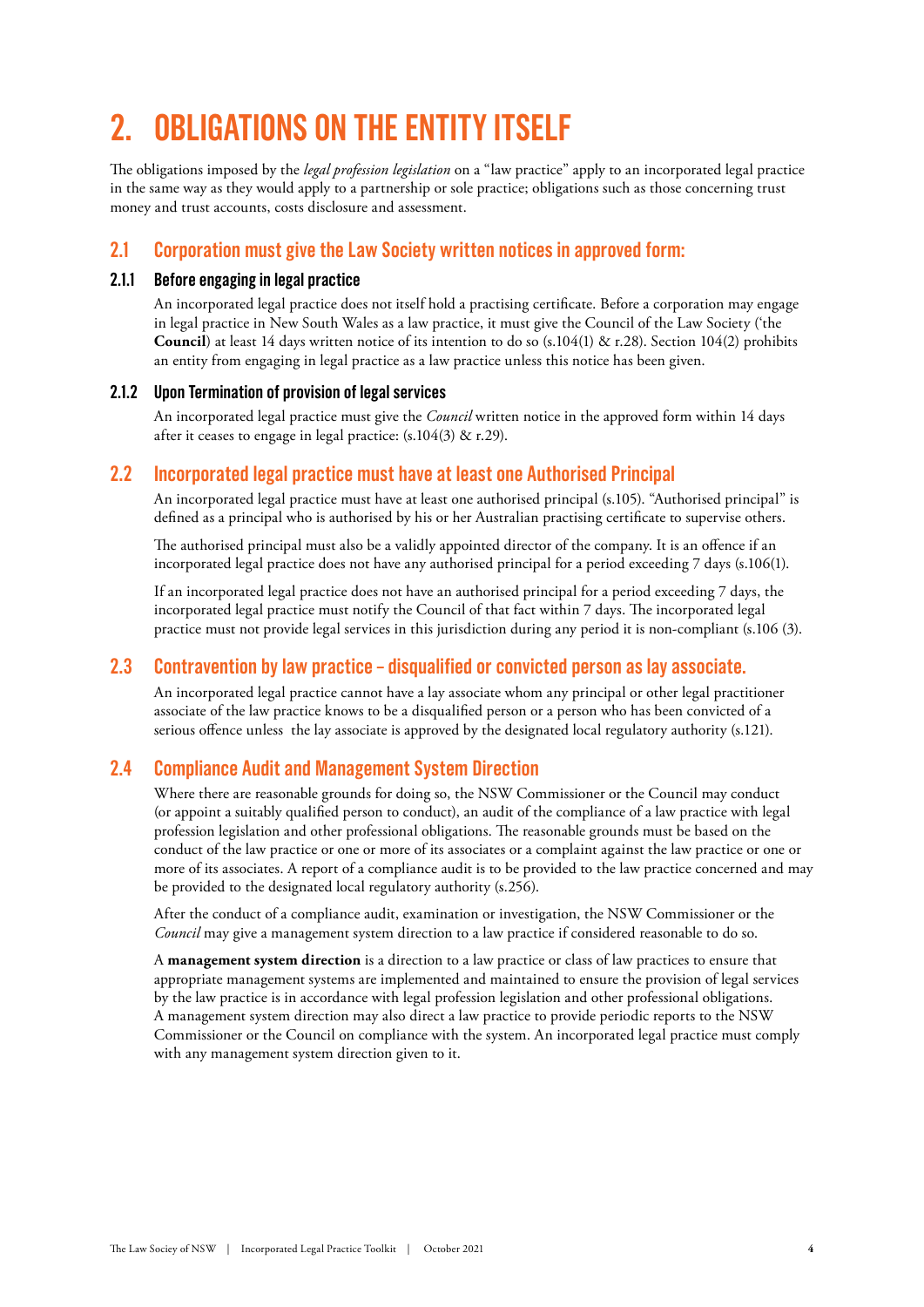### **2.5 Professional Indemnity Insurance**

An incorporated legal practice must not engage in legal practice in this jurisdiction unless the incorporated legal practice itself holds an approved insurance policy for this jurisdiction and the policy covers the legal practice in which it is engaged (s.212). The single provider of an approved insurance policy in this jurisdiction is Lawcover.

Although there is a requirement that an incorporated legal practice itself hold an approved insurance policy for this jurisdiction, every Australian legal practitioner engaging in legal practice or providing legal services through that incorporated legal practice must also be covered for their legal practice by the policy held by the incorporated legal practice (s211).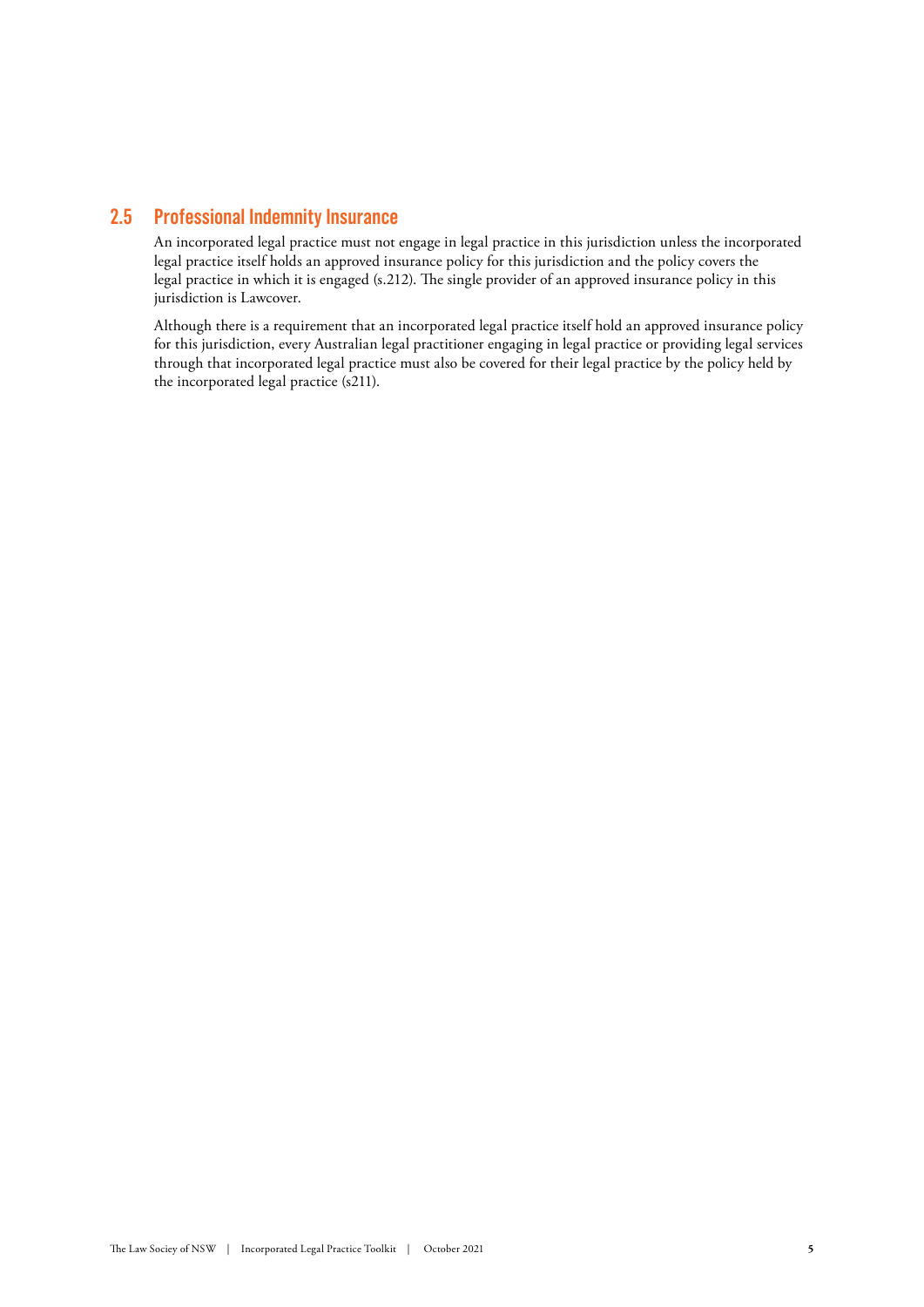# **3. OBLIGATIONS ON PRINCIPALS**

### **3.1 Responsibilities of Principals**

Each principal of a law practice is responsible for ensuring that reasonable steps are taken to ensure that all legal practitioner associates of the law practice comply with their obligations under the *Uniform Law* and the *Uniform General Rules* and other professional obligations (s.34(1)(a) of the *Uniform Law*. Further it is the responsibility of each principal to take reasonable steps to ensure that the legal services provided by the law practice are provided in accordance with the *Uniform Law* and the *Uniform General Rules* (s.34 (1) (b) of the *Uniform Law*.

### **3.2 Liability of Principals**

Where an incorporated legal practice has contravened a provision in the *Uniform Law* or the *Uniform General Rules* imposing an obligation on the practice, a principal of the incorporated legal practice is taken to have contravened the same provision in the following circumstances:

- (a) the principal knowingly authorised or permitted the contravention; or
- (b) the principal was in or ought reasonably to have been in a position to influence the conduct of the law practice in relation to its contravention of the provision and failed to take reasonable steps to prevent the contravention (s.35).

Such deemed contravention by a principal is capable of constituting unsatisfactory professional conduct or professional misconduct.

### **3.3** Storage of archived files (trust property<sup>1</sup>)

**Rule 14 of the** *Legal Profession Uniform Law Australian Solicitors' Conduct Rules 2015 (Solicitors' Conduct rules)* requires a solicitor with **designated responsibility**<sup>2</sup> for a client's matter, to ensure that upon completion or termination of the law practice's engagement, that the client or former client or another person authorised by the client or former client is given any client documents unless there is an effective lien.

A solicitor with **designated responsibility** or law practice may destroy client documents after a period of 7 years has elapsed since the completion or termination of the engagement, except where there are client instructions or legislation to the contrary.

### **3.4 What happens to archived files when a law practice ceases to provide legal services?**

In these circumstances the former **principal/s** of former law practices<sup>3</sup> are responsible for the storage of archived files of the former law practice as they are by definition, the **solicitor with designated responsibility** for a client's matter.

### **3.5 Incorporated legal practices (in liquidation)**

If an incorporated legal practice has given notice to the *Council* that it will no longer engage in legal practice because managers/ liquidators have been appointed to the company then the company ceases to be an incorporated legal practice for the purposes of *legal profession legislation*. The incorporated legal practice is, however, a **former law practice** for the purpose of s132 of the *Uniform Law*.

#### **In these circumstances, it is not the appointed managers or liquidators who have designated responsibility for the storage of archived files of a former incorporated legal practice it is the former principal/s of the former incorporated legal practice.**

Note: under s6 of the *Uniform Law* a principal of an incorporated legal practice is defined as an Australian legal practitioner who holds and Australian practising certificate authorising the holder to engage in legal practice as a principal of a law practice; AND is a validly appointed director of the company.

<sup>1</sup> Under section 128 of the *Uniform Law* **trust property** means property entrusted to a law practice in the course of or in connection with the provision of legal services by the practice for or on behalf of another person, but does not include trust money.

<sup>2</sup> **Solicitor with designated responsibility** means the solicitor ultimately responsible for a client's matter or the solicitor responsible for supervising the solicitor that has carriage of a client's matter. The solicitor with designated responsibility **is the principal or principals of the law practice**.

<sup>3</sup> s132 of the *Uniform Law* applies in relation to **former law practices and former principals** and associates of law practices in relation to conduct occurring while they were respectively law practices, principals and associates in the same way as it applies to law practices, principals and associates, and so applies with any necessary modifications.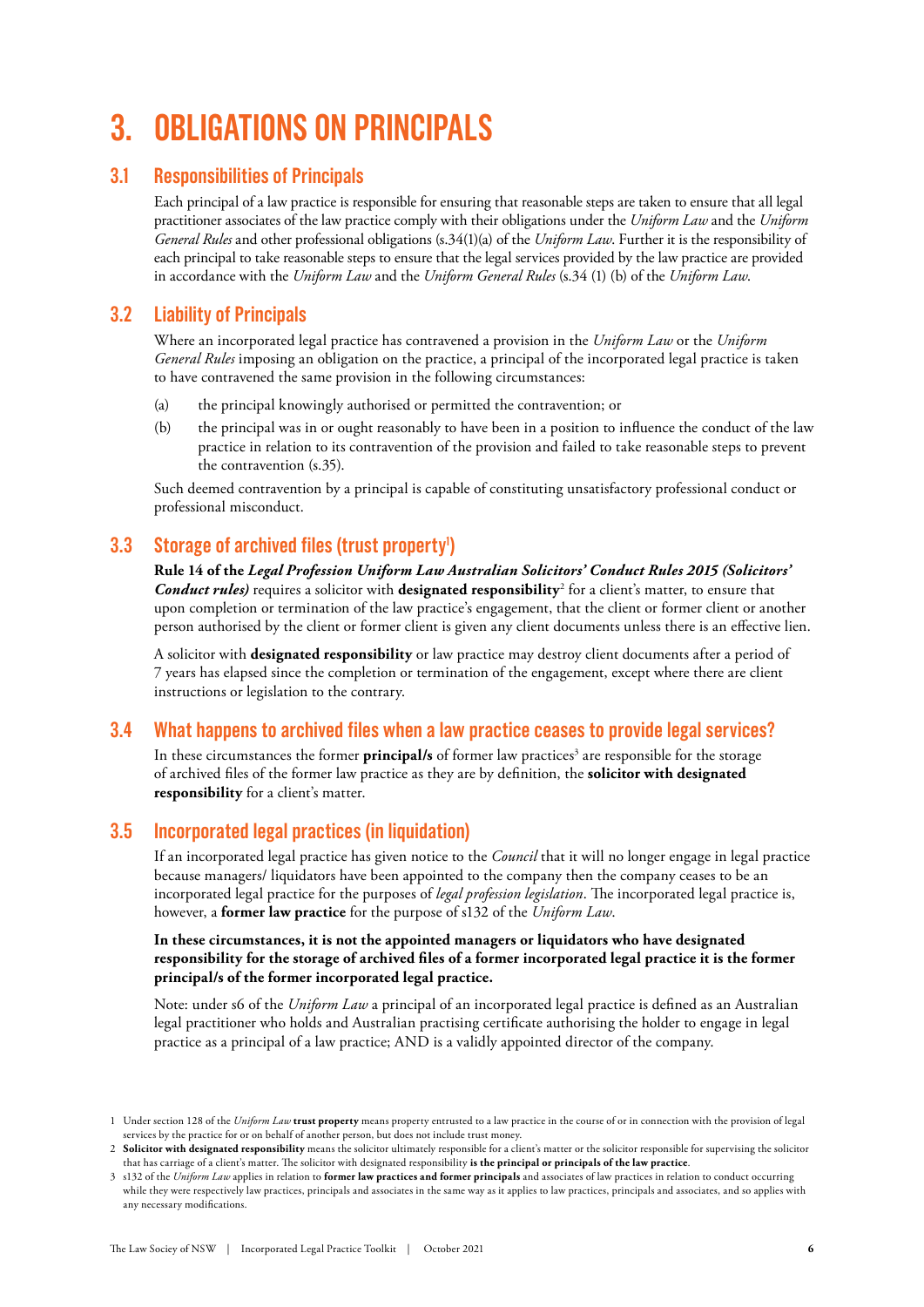#### **3.6 Advertising**

Rule 36 of the *Solicitors' Conduct rules* prohibits false or misleading advertising and states that a solicitor or principal of a law practice must ensure that any advertising, marketing or promotion in connection with the solicitor or law practice is not false or misleading or deceptive or likely to mislead or deceive.

#### **3.7 Stationery - Business Name**

Rule 9 of the *Legal Profession Uniform Legal Practice (Solicitors) Rules 2015 (the Practice Rules)* states:

A solicitor must cause the firm or business name of the solicitor or firm to be mentioned in legible characters on all communications written in the course of legal practice by the solicitor.

In addition to this the *Corporations Act* imposes disclosure obligations on every company in Australia. Section 153 of the *Corporations Act* dictates that a company's ACN should appear on all of its public documents and negotiable instruments. Items on which it should appear include:

- Business letterheads
- Statements of account including invoices
- Receipts which are not machine produced
- Cheques, promissory notes and bills of exchange
- Written advertisements making a specific offer which is capable of being accepted

For those incorporated legal practices where the entity itself participates in, and/or has practitioners who participate in, The Law Society of New South Wales Professional Standards Scheme, please refer to page 13 of this guide for specific information about limitation of liability disclosure on law practice stationery and websites.

#### **3.8 Conflict of Interest**

Australian legal practitioners who are officers or employees of an incorporated legal practice are also subject to the common law duty not to act in any matters where there is a conflict of interest with the incorporated legal practice.

#### **Principals should also consider: -**

#### **3.9 Shareholder Agreements**

Before commencing an incorporated legal practice, prospective principals should consider obtaining legal and or financial advice about establishing a Shareholders' Agreement to address issues which may not be covered by their company's constitution or the *Corporations Act*. Many of the issues which arise between partners in partnerships may also need to be addressed by prospective principals of incorporated legal practices.

#### **3.10 Nominating a Personal Representative**

Sole principals of incorporated legal practices are vulnerable to disruption if they are suddenly unable to manage their practice due to illness, injury or death.

To address this vulnerability the *Law Society* recommends that sole principals have a contingency plan to nominate a personal representative and alternate who would be responsible for conducting and, if necessary, disposing of the incorporated legal practice if the principal is unable to do so.

Where there is no contingency plan in place and a sole principal is suddenly unable to manage the practice due to illness, injury or death, the Law Society may need to appoint a Manager under the *Uniform Law*. This can be a lengthy, disruptive and often costly process.

Further information about how to nominate a personal representative and an alternate is available on the following link:- [www.lawsociety.com.au/contingency-plan-sole-principals](https://www.lawsociety.com.au/contingency-plan-sole-principals)

#### **3.11 Professional indemnity insurance**

For information about compulsory professional indemnity insurance for a new incorporated legal practice contact LawCover:- www.lawcover.com.au/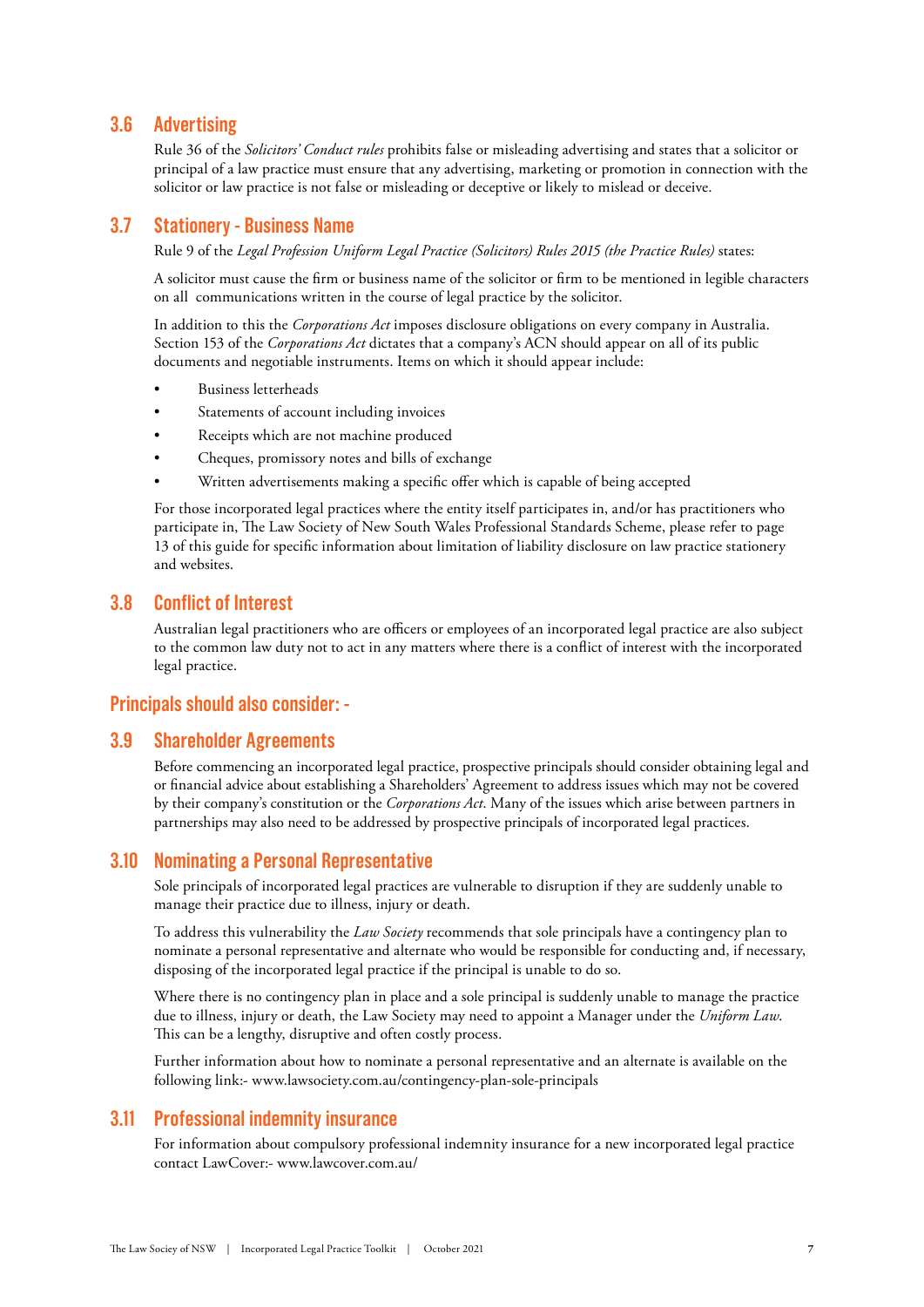# **4. SHARING RECEIPTS**

Subject to the *Uniform Law* and to the conditions on his or her Australian practising certificate, an Australian legal practitioner is not prevented from being a partner, director, officer or employee of a law practice merely because of one or more of the following: -

- (a) the business of the law practice includes the provision of both legal services and other services;
- (b) one or more other persons are lay associates of the law practice;
- (c) the practitioner shares receipts, revenue or other income from the provision of his or her legal services with the law practice or one or more lay associates of the law practice (s.37)

**"lay associate"** is defined in s.6 of the Uniform Law as a person who is not an Australian legal practitioner and who is:

- (a) an associate of the law practice; or
- (b) a consultant to the law practice (however described) who provides services related to legal services to the law practice, other than services of a kind specified in the Uniform General Rules for the purposes of this definition; or
- (c) a person who shares receipts, revenue or other income arising from the law practice.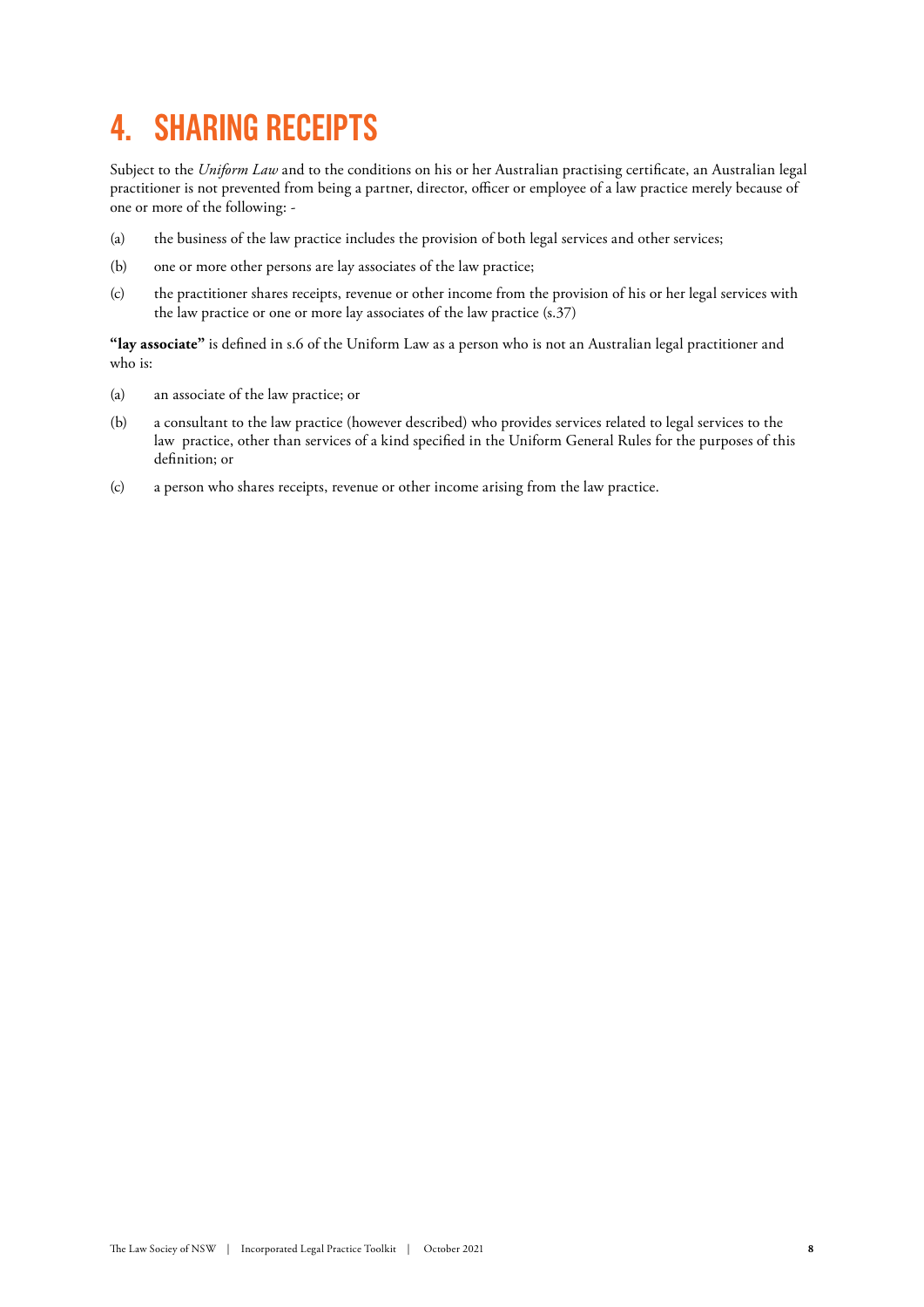# **5. PROVISION OF OTHER SERVICES**

An incorporated legal practice may provide any other lawful service or conduct any other lawful business but an incorporated legal practice (or any law practice) or a related entity must not promote or operate a managed investment scheme (s.103 & s.258 of the *Uniform Law*).

Rule 8 of the Practice Rules<sup>4</sup> must be observed when a law practice, including an incorporated legal practice, engages in the conduct of another business.

Australian legal practitioners who are officers or employees of the incorporated legal practice must ensure that the other business is not of such a nature that it would be likely to impair, or conflict with, the practitioner's duties to clients in the conduct of the practice. They are also required to maintain separate and independent files, records and accounts in respect of the legal practice, and the other business. Australian legal practitioners who are officers or employees of an incorporated legal practice must cease to act for a client if the practitioner's independent service of the client's interest is reasonably likely to be affected by the practitioner's interest in the other business.

#### **Disclosure obligations**

There are additional disclosure obligations on incorporated legal practices where the practice provides both legal and other services and a person engages the law practice to provide services that the person might reasonably assume to be legal services (s.107 of the *Uniform Law*).

Rule 31 of the *Uniform General Rules* sets out that written notice to the person must be made:

- (a) setting out the legal services to be provided; and
- (b) stating whether or not all of the services are to be provided by an Australian legal practitioner; and
- (c) if some or all of the services are not to be provided by an Australian legal practitioner, identifying those services and indicating the status or qualifications of the person or persons who are to provide the services; and
- (d) stating that the *Uniform Law* and the *Uniform General Rules* apply to the provision of legal services but do not apply to the provision of non-legal services.

8.1.2 maintain separate and independent files, records and accounts in respect of the legal practice, and the other business, and

<sup>8.1</sup> A solicitor who engages in the conduct of another business concurrently, but not directly in association, with the conduct of the solicitor's legal practice must:

<sup>8.1.1</sup> ensure that the other business is not of such a nature that the solicitor's involvement in it would be likely to impair, or conflict with, the solicitor's duties to clients in the conduct of the practice, and

<sup>8.1.3</sup> disclose the solicitor's financial or other interest in that business to any client of the solicitor, who in the course of dealing with the solicitor, deals with the other business, and

<sup>8.1.4</sup> cease to act for the client if the solicitor's independent service of the client's interest is reasonably likely to be affected by the solicitor's interest in the other business.

<sup>8.2</sup> For the purposes of this rule, a solicitor is taken to engage in the conduct of another business where the solicitor, or an associate:

<sup>8.2.1</sup> is entitled, at law or in equity, to an interest in the assets of the business which is significant or of relatively substantial value; or

<sup>8.2.2</sup> exercises any material control over the conduct and operation of the business; or

<sup>8.2.3</sup> has an entitlement to a share of the income of the business which is substantial having regard to the total income which is derived from it.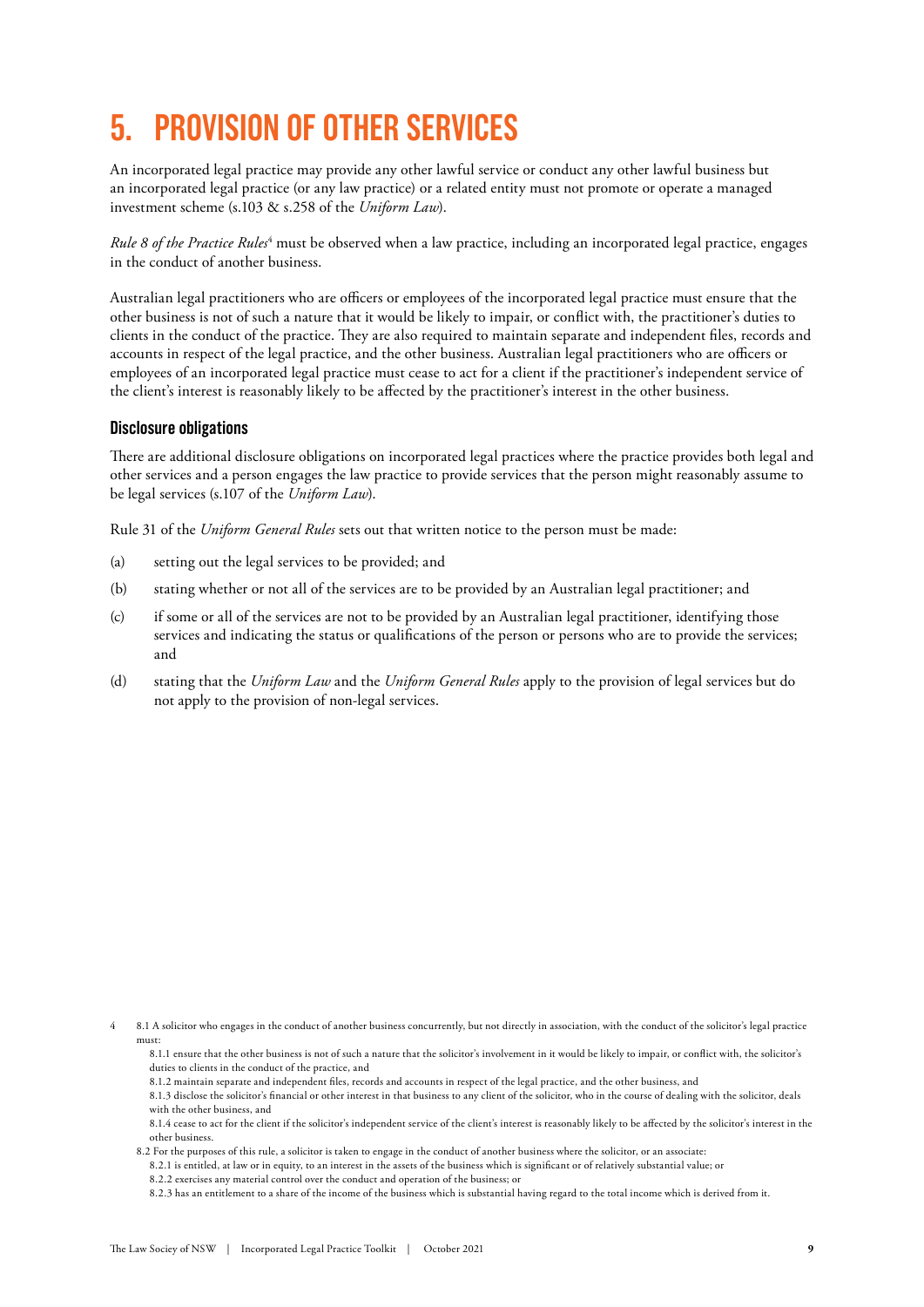# **6. DISQUALIFICATION OF ENTITIES FROM PROVIDING LEGAL SERVICES**

The designated tribunal may, under s.120 of the *Uniform Law*, make an order disqualifying an entity that is or was a law practice from providing all or specified legal services on the following grounds:

- (a) that a legal practitioner associate of the law practice has been found guilty of professional misconduct under a law of this jurisdiction or another jurisdiction;
- (b) that the law practice (or a related body corporate) has contravened s.121 (contravention by law practice disqualified or convicted person as lay associate);
- (c) that the law practice has failed to comply with a management system direction under s.257;
- (d) that the law practice or a related entity has contravened s.258 (prohibited services and business managed investment scheme)

# **7. GENERAL TRUST ACCOUNT PROVISIONS**

A law practice, including an incorporated legal practice, must notify the *Council* of the opening or closure of a general trust account. Forms for this purpose are on the Law Society's Forms Directory at [www.lawsociety.com.au/resources/publications/forms-directory](https://www.lawsociety.com.au/resources/publications/forms-directory)

Note - A general trust account can only be maintained with an **approved** authorised deposit taking institution ("Approved ADI"). A list of Approved ADI's is published on the Law Society website.

#### **Practice Management software**

Information about Trust Accounting software is available on the Law Society's website at: [www.lawsociety.com.au/practising-l](https://www.lawsociety.com.au/practising-)aw-in-NSW/trust-money-and-fidelity-funds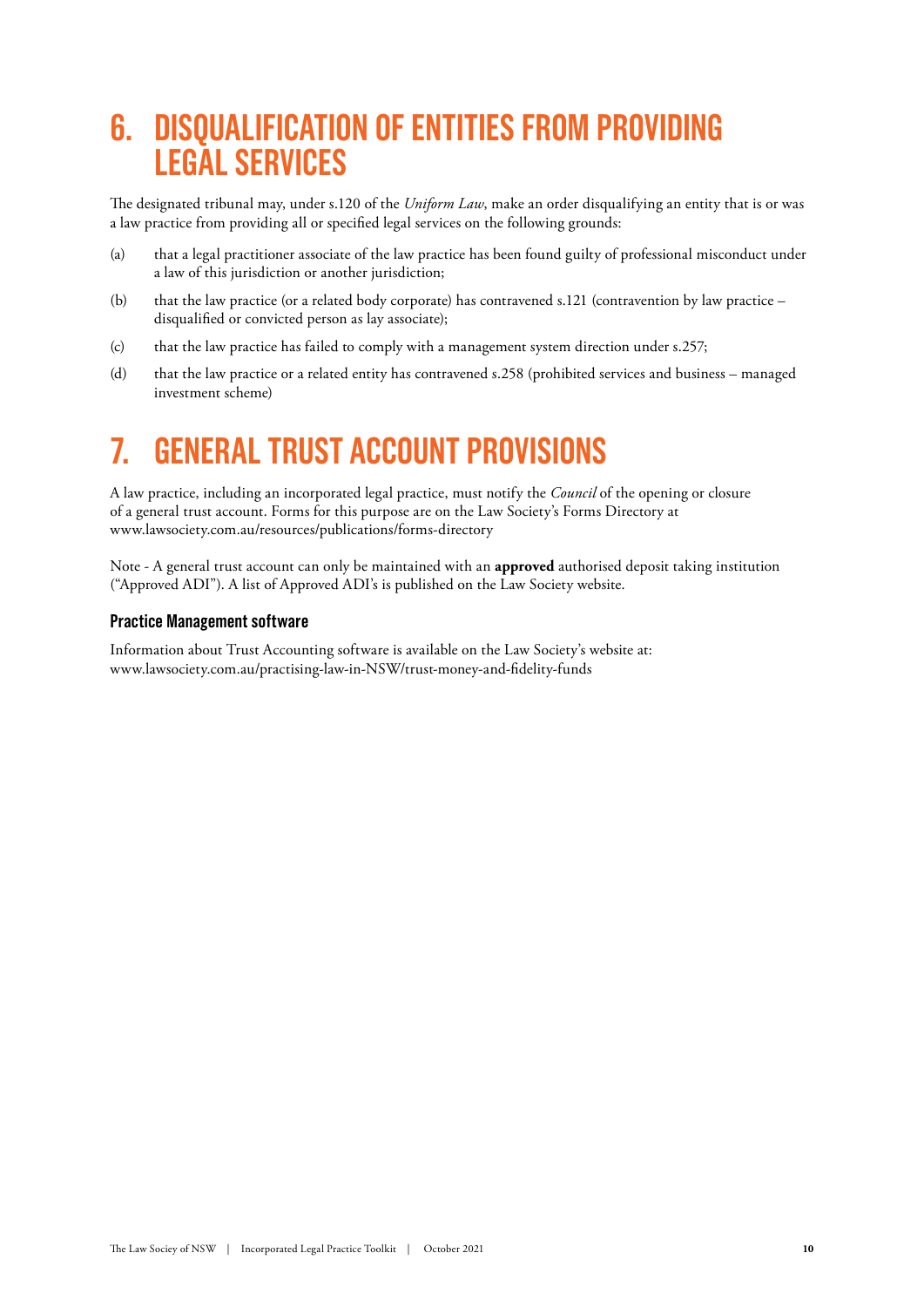# **8. TRANSFER OF A PRACTICE**

Practitioners commencing an incorporated legal practice may already operate another type of law practice (such as a sole practitioner or a law firm) and intend to transfer the existing law practice to the newly established incorporated legal practice.

In these circumstances practitioners are reminded of the requirements of rule 6 of the Practice Rules - '*Transfer of a Solicitor's Practice*').

### **How to transfer client documents, files and safe custody documents (trust property)**

#### **8.1 How to transfer client documents**

Where a practitioner operates an existing practice, before client documents are transferred to the newly established incorporated legal practice the practitioner/s must provide each client with at least 14 days prior notice in writing of the intention to transfer client documents, files and safe custody documents (known as trust property) to the incorporated legal practice unless a contrary direction is received from the client.

Practitioners must also advise clients of their right to give a contrary direction in relation to the conduct of their affairs and the delivery of their documents

### **8.2 How to transfer trust monies**

Where a practitioner holds trust monies on behalf of a client, the practitioner must advise the client of the balance of money held on the client's behalf and the practitioner's intention to transfer the relevant account (trust monies) to the trust account of the newly established incorporated legal practice, unless a contrary direction is received (see rule 6.2 of the Practice Rules).

Practitioners must also advise clients of their right to give a contrary direction as to the manner in which the practitioner should deal with the account (trust monies) on their behalf.

# **9. UPDATING PARTICULARS**

All practitioners have a statutory obligation to notify the *Council* in writing of any change in their practising particulars (as disclosed in the practitioner's last application for grant or renewal of a local practising certificate) within 7 days after the change occurs (see clause 61 of the *Legal Profession Uniform Law Application Regulation 2015*). This may be done by completing the relevant form that can be found in the 'Forms Directory' on the Law Society website.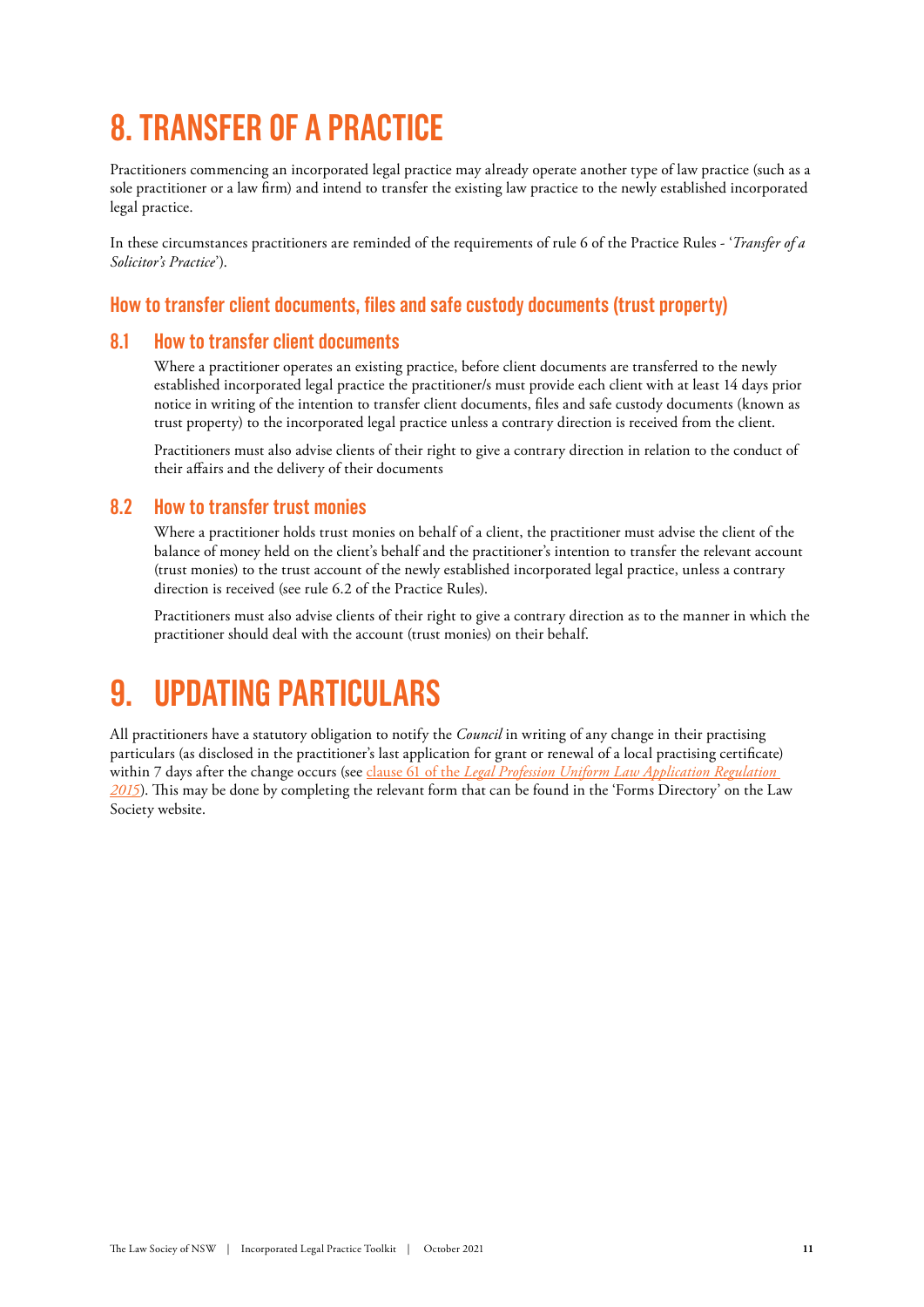# **10. THE LAW SOCIETY OF NEW SOUTH WALES PROFESSIONAL STANDARDS SCHEME**

The Law Society has continuously administered Schemes as an exclusive benefit for its members in private practice since 1996. These Schemes are specifically designed to promote professional standards, enhance consumer protection and to enable private practice members to limit their civil liability to selected amounts provided they meet the Scheme requirements.

The current Law Society of New South Wales Professional Standards Scheme (**the Scheme**) has been approved by the Professional Standards Councils to operate from 22 November 2018 until 21 November 2023. Further information about the Scheme can be found [here](https://www.lawsociety.com.au/practising-law-in-NSW/working-as-a-solicitor-in-NSW/scheme) or download a copy of the [Scheme Brochure](https://www.lawsociety.com.au/sites/default/files/2020-09/LS3447_Scheme_2020-21_Brochure_Web_2020-09-14_Final.pdf) from our website.

Under the approved Scheme, private practice Solicitor Members, Life Members and incorporated legal practice Members are required to either apply for registration of participation in, or exemption from, the Scheme. Limitation caps are set out in the [Scheme Instrument](https://www.lawsociety.com.au/sites/default/files/2018-10/New%20Scheme%20Instrument%20%28FINAL%29.pdf) – and include the option to apply for a Higher Discretionary Cap for specific cases and/or clients. The Law Society administers this participation and exemption process through the relevant law practice.

There are two changes to both the benefits under this current Scheme and its operation. For the first time, the incorporated legal practice entity itself may apply for participation in or exemption from the Scheme (provided the incorporated legal practice entity is eligible) and mutual recognition of the Scheme has also been approved. You can read more about this in the [Scheme e-Brochure](https://www.lawsociety.com.au/sites/default/files/2020-09/LS3447_Scheme_2020-21_Brochure_Web_2020-09-14_Final.pdf). Applications may be made through our online Scheme portal.

#### **The Scheme relies upon, but does not displace your PII**

The Scheme is not an insurance scheme and does not displace the requirements for insurable solicitors to obtain insurance under the approved policy in NSW. You can read more about this in our **FAQs**.

#### **Disclosure to clients of your limitation of liability**

The *Professional Standards Act 1994 (NSW)* (**the Act**) and subordinate regulation require that if a person's occupational liability is limited under the Act, then all documents given by that person to a client or prospective client that promote or advertise that person's occupation must carry notification of that limitation of liability (**the Disclosure Notification**). The prescribed statement is set out in Clause 9 of the Regulation.

#### **INCORPORATED LEGAL PRACTICES**

Please note that there are some matters to consider if your law practice is an incorporated legal practice. One of the most important ones pertains to how an incorporated legal practice discloses its limitation of liability to clients and this will depend upon whether the incorporated legal practice itself is a Scheme participant or only its legal practitioners. Further information for incorporated legal practices may be accessed [here.](https://www.lawsociety.com.au/sites/default/files/2020-10/LS3447_Scheme_2020-21_Factsheet_ILP_2020-10-02.pdf)

Please do not hesitate to contact the Scheme team on (02) 9926 0189 or by email at [scheme@lawsociety.com.au](mailto:scheme@lawsociety.com.au) should you have any questions.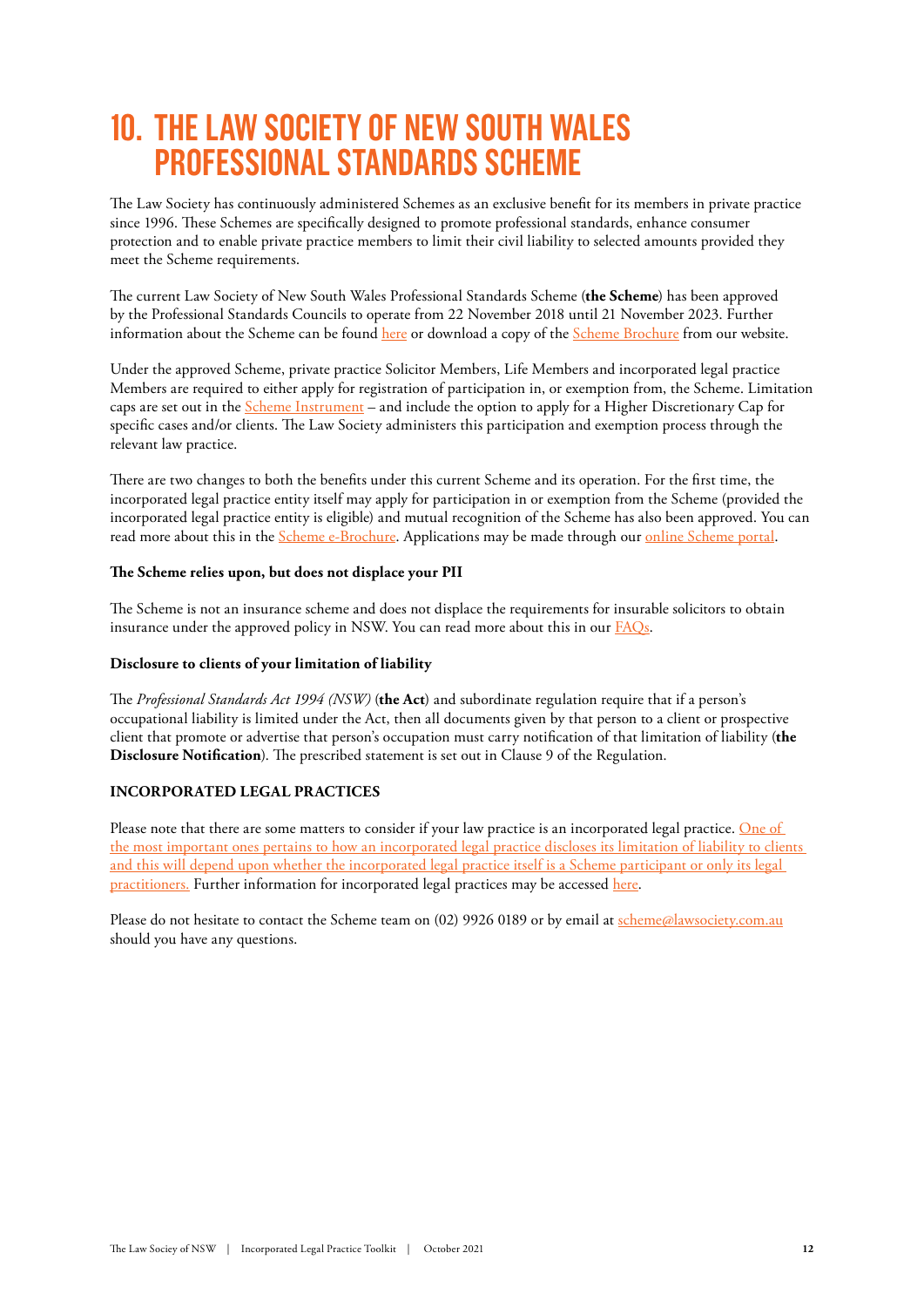# **'LAW SOCIETY JOURNAL' ARTICLES:**

- 'Setting up an Incorporated legal practice under the Uniform Law in NSW'?' by Frances Moffitt (Sept. 2020) [lsj.com.au/articles/setting-up-an-incorporated-legal-practice-under-the-uniform-law-in-nsw/](https://lsj.com.au/articles/setting-up-an-incorporated-legal-practice-under-the-uniform-law-in-nsw/)
- 'Three compliance considerations for staff recruitment' by Glenda Carry (Oct. 2019) [lsj.com.au/articles/three-compliance-considerations-for-staff-recruitment/](https://lsj.com.au/articles/three-compliance-considerations-for-staff-recruitment/)
- 'Cyber fraud be aware and stay alert' by Frances Moffitt (Dec. 2019) lsj.com.au/articles/cyber-fraud-be-aware-and-stay-alert/
- 'Better business management for a sustainable practice' by Glenda Carry (June 2019) lsj.com.au/articles/better-business-management-for-a-sustainable-practice/
- 'Principals take note: a clear compliance management system is your responsibility' by Frances Moffitt (April 2019) lsj.com.au/articles/principals-take-note-a-clear-compliance-management-system-is-your-responsibility/
- 'Contingency and succession planning: a sole principal's plan for the unexpected' by Frances Moffitt (Feb 2019)

lsj.com.au/articles/contingency-and-succession-planning-a-sole-principals-plan-for-the-unexpected/

- 'Solicitor consultants: have you considered the terms of your practising certificate'? by Glenda Carry and Frances Moffitt (Feb 2020) lsj.com.au/articles/solicitor-consultants-have-you-considered-the-terms-of-your-practising-certificate/
- 'Solicitor consultants: have you considered your insurance cover' by Janice Purvis and Jen McMillan

(Feb. 2020) lsj.com.au/articles/solicitor-consultants-have-you-considered-your-insurance-cover/

- Principals: why it's important to set the right tone' by Frances Moffitt (Dec 2016) lsj.com.au/articles/principals-why-its-so-important-to-set-the-right-tone/'
- 'Are you supervising as you should? Your staff & your practice depend on it' by Glenda Carry (May 2016) lsj.com.au/articles/are-you-supervising-as-you-should-your-staff-your-practice-depend-on-it/
- 'Five steps to effective delegation' by Glenda Carry (March 2019) lsj.com.au/articles/five-steps-to-effective-delegation/

# **HELPFUL REFERENCES AND LINKS**

- Checklist for establishing an incorporated legal practice (this will be hyperlinked to the checklist when it is approved)
- The Law Society Compliance Review Toolkit available for download at: [www.lawsociety.com.au/sites/default/files/2018-03/Compliance%20review\\_0.pdf](https://www.lawsociety.com.au/sites/default/files/2018-03/Compliance%20review_0.pdf)
- Contingency planning for sole principals planning for the unexpected nominate your personal representative [www.lawsociety.com.au/contingency-plan-sole-principals](https://www.lawsociety.com.au/contingency-plan-sole-principals)
- Download our Cyber Risk Management Checklist www.lawsociety.com.au/practising-law-in-NSW/ethics-and-compliance/regulatory-compliance